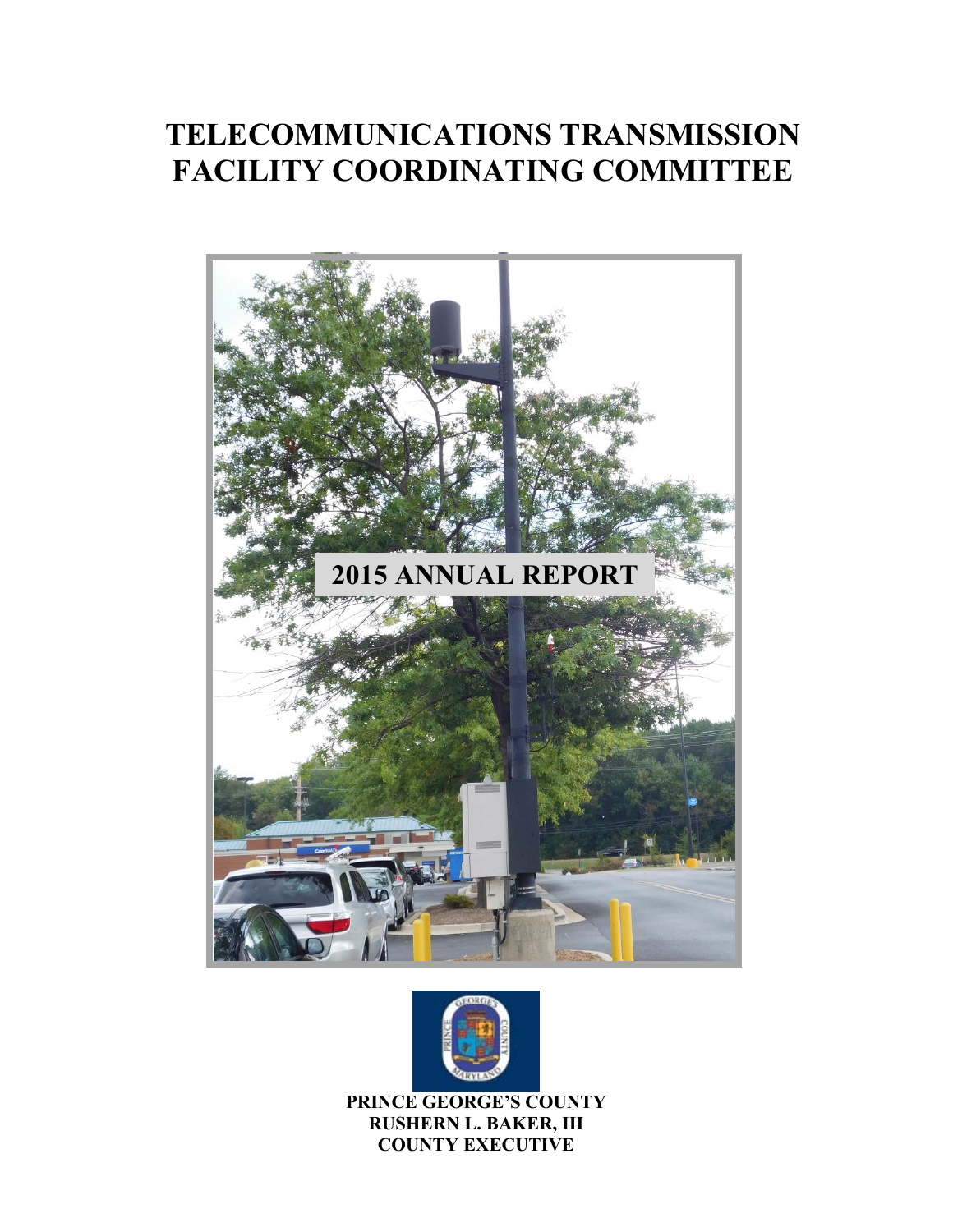#### **Cover Photo**

Last year's report cover photo highlighted the installation of additional and larger antennas on a monopole to enhance coverage and enable LTE technology used to help carriers meet smartphone users' increasing demand for high-bandwidth services. The photo on this year's cover shows a single Verizon Wireless "small cell" antenna recently installed for the same purpose. Antennas like these (which, at approximately 24 inches high, are much smaller than traditional panel-type cell antenna arrays) currently are being placed in high-traffic service areas nationwide.

The antenna featured on the cover is located in a shopping center parking lot at 3500 NW Crain Highway in Bowie. The County GIS image on the left below shows the light pole (on the right in the image) before the antennas and equipment cabinet were attached. The photo on the right below shows the pole as it looks today with the antenna (circled). As these "before" and "after" images illustrate, this type of installation permits signals to target high-traffic areas with minimal visual intrusion in the community.



This type of antenna is generally placed on existing light poles, building facades, or other similar short structures capable of supporting the antennas and the small equipment box mounted below the antennas. In most cases these antennas are capable of covering an area less than one-quarter mile in diameter. (By comparison, a typical cell site with a full array of antennas services an area approximately one to two miles in diameter.)

The TTFCC has reviewed 18 applications to site these kinds of antennas in Prince George's County in recent months. We expect that trend to continue as existing large cell sites become unable to support the capacity required for reliable services. Indeed, the carriers' most recent annual plan updates indicate that many plan to install antennas at new sites close to existing antenna locations in the County.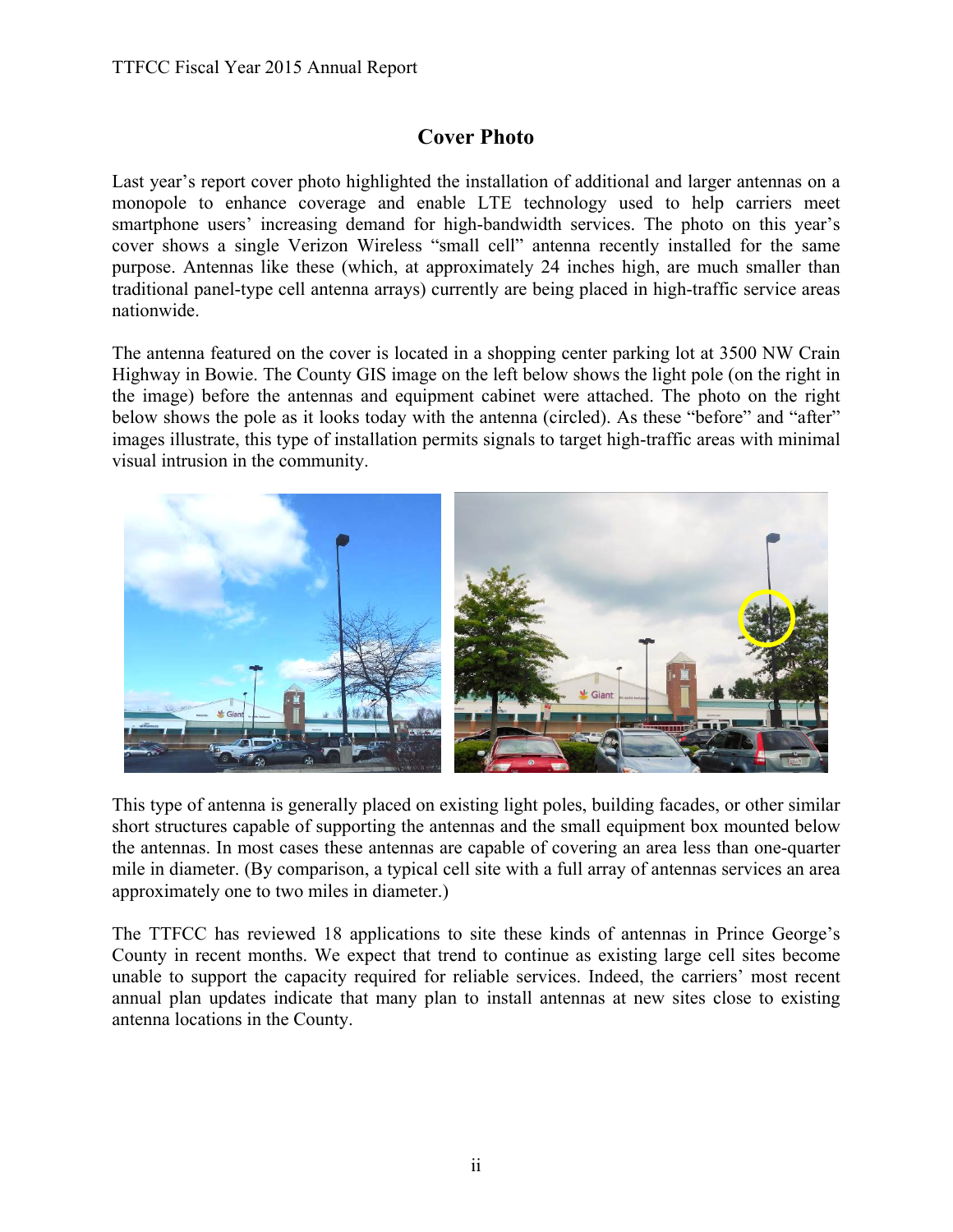#### **Table of Contents**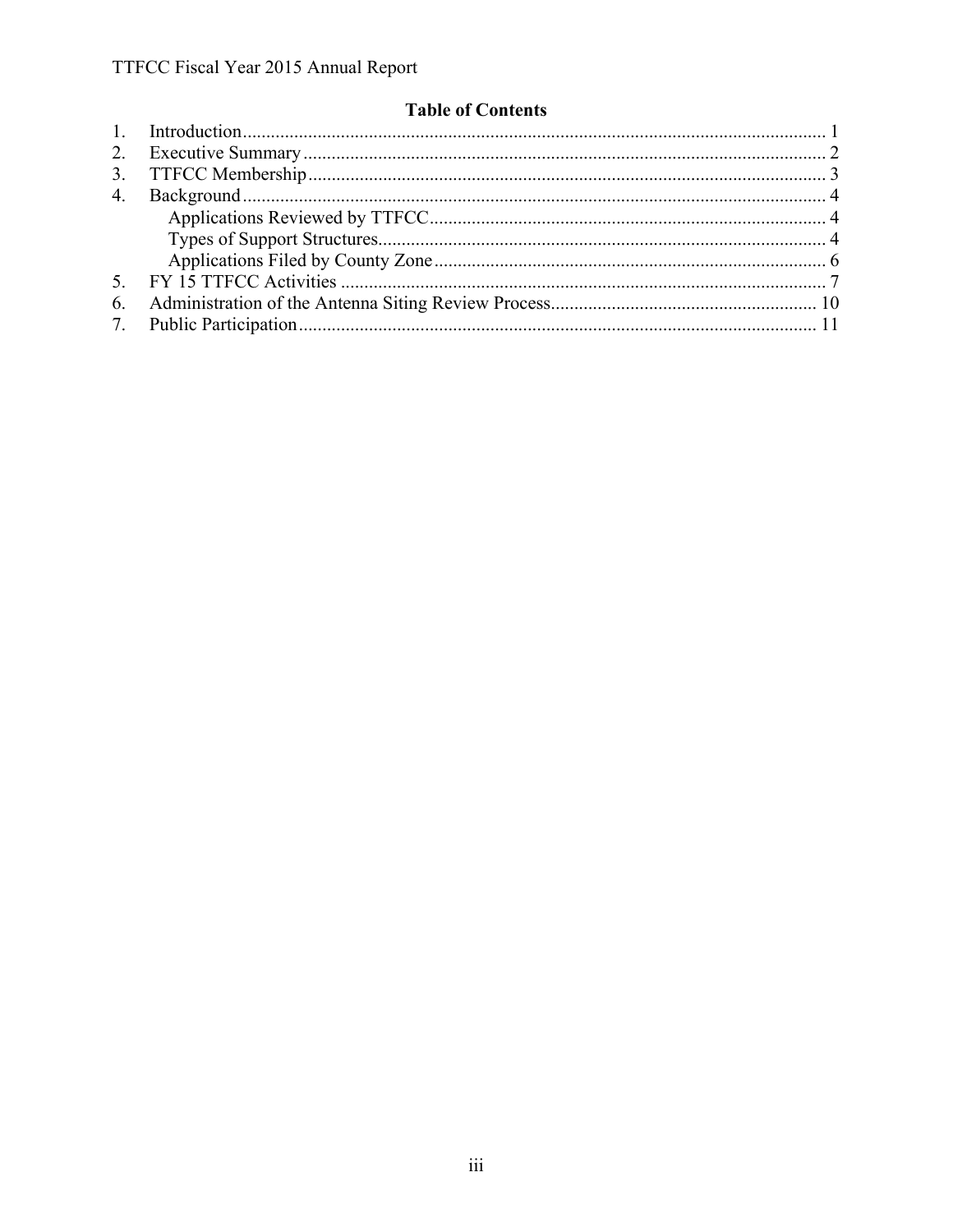### **1. Introduction**

Section 5A of the County Code requires the Telecommunications Transmission Facility Coordinating Committee (TTFCC) to submit an annual report of its activities and an annual Telecommunications Master Plan update to the County Executive and the County Council. This annual report documents the TTFCC's activities and applications reviewed during fiscal year  $2015$  (FY 15).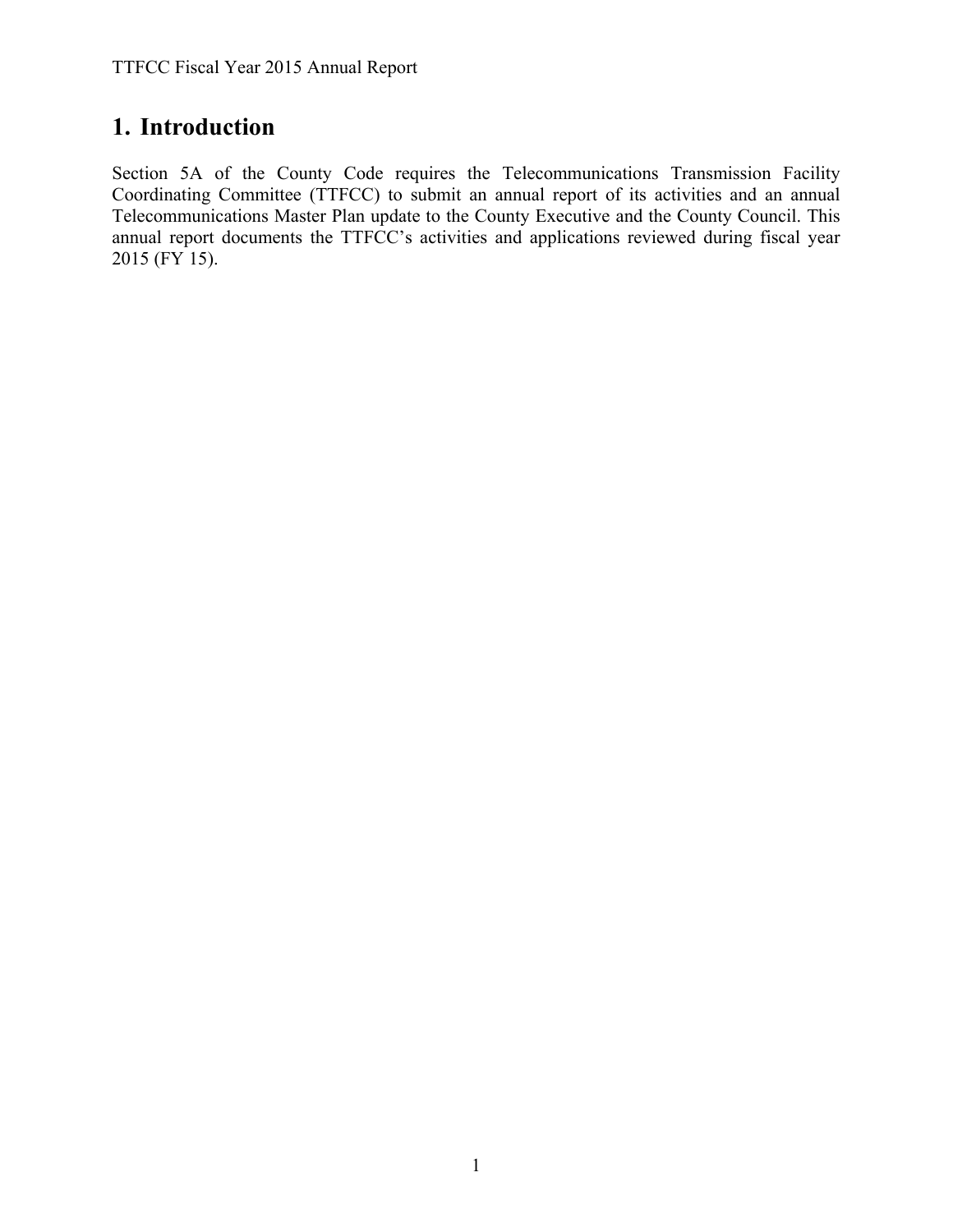### **2. Executive Summary**

 $\overline{a}$ 

The TTFCC received 286 new applications and reviewed 292 applications during FY 15.<sup>1</sup> As of the end of FY 15, the TTFCC had processed a total of 2,562 applications since its inception in 2000.

The vast majority of applications reviewed by the TTFCC in FY 15 were either for co-location of antennas on existing structures or for minor modifications to existing facilities. Only seven of the applications were for new monopoles—most proposed to be constructed for Verizon Wireless on Prince George's County Public School property pursuant to the Board of Education's contract with a Virginia-based tower management company.

As required by the County Code, when a new tower is proposed, public notice is sent to nearby community organizations advising them of the application and offering to conduct a public meeting on request. Applicants advised the TTFCC Chair, Michelle Lyons, of six such meetings, all of which she attended as a representative of the TTFCC.

Also in FY 15, the Federal Communications Commission (FCC) issued new rules for processing an application to co-locate antennas on an existing telecommunications facility. The new rules require the County to process all qualified applications within 60 days. The TTFCC processes applications well within those limits.

Application fees collected during FY 15 amounted to approximately \$227,500. The County's costs for TTFCC activities, excluding indirect County staff time, were \$200,267. These costs were expenditures for outside services provided by a Transmission Facility Coordinator, presently Columbia Telecommunications Corporation.

<sup>1</sup> For a variety of reasons, applications are not always reviewed in the fiscal year in which they are filed. Some of the applications reviewed in FY 15 were filed in FY 14; similarly, some of the applications filed in FY 15 will be reviewed in FY 16.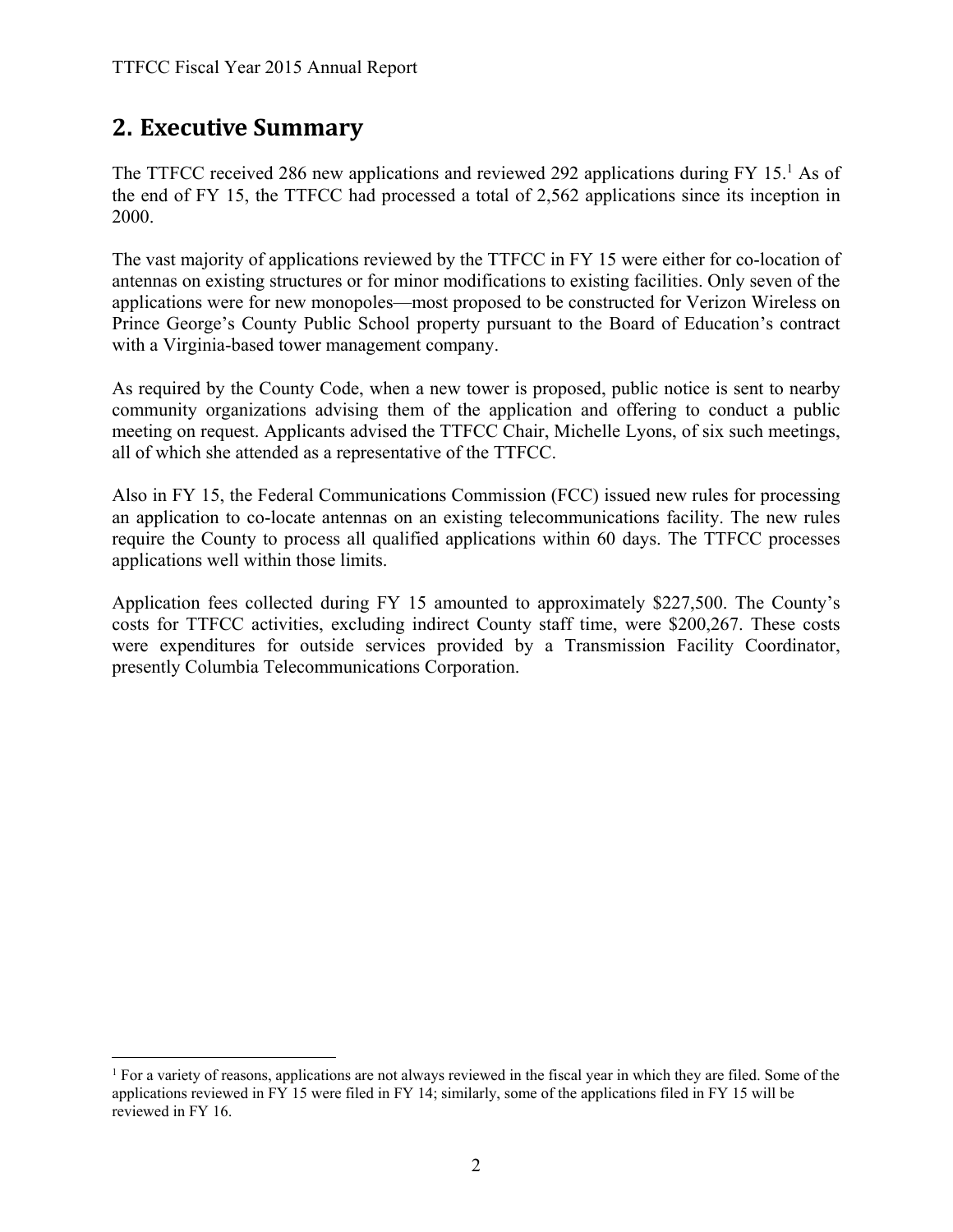# **3. TTFCC Membership**

The current TTFCC members are:

#### TTFCC Chair

o Michelle Lyons, Administrator of Boards and Commissions, Department of Permits, Inspections and Enforcement

TTFCC Vice-Chair

o Clarence Moseley, Permits Supervisor, Permits Information and Management Section, Department of Permits, Inspections and Enforcement

#### TTFCC Members

- o Lakisha Pingshaw, Broadband Manager, Prince George's County Office of Information Technology
- o John Ferrante, Acting Planning Coordinator, Permit Review Section, Maryland National Capital Parks and Planning Commission
- o Collette Gresham, Committee Director Prince George's County Council
- o Vincent Curl, Facility Supervisor, Maintenance Department, Prince George's County Public Schools
- o Mary Rea, Planner III, Site/Road Permit Section, Department of Permits, Inspections and Enforcement

Additional support to the TTFCC is provided by:

- o Jared McCarthy, Associate County Attorney,
	- Prince George's County Office of Law
- o TTFCC Facility Coordinator Columbia Telecommunications Corporation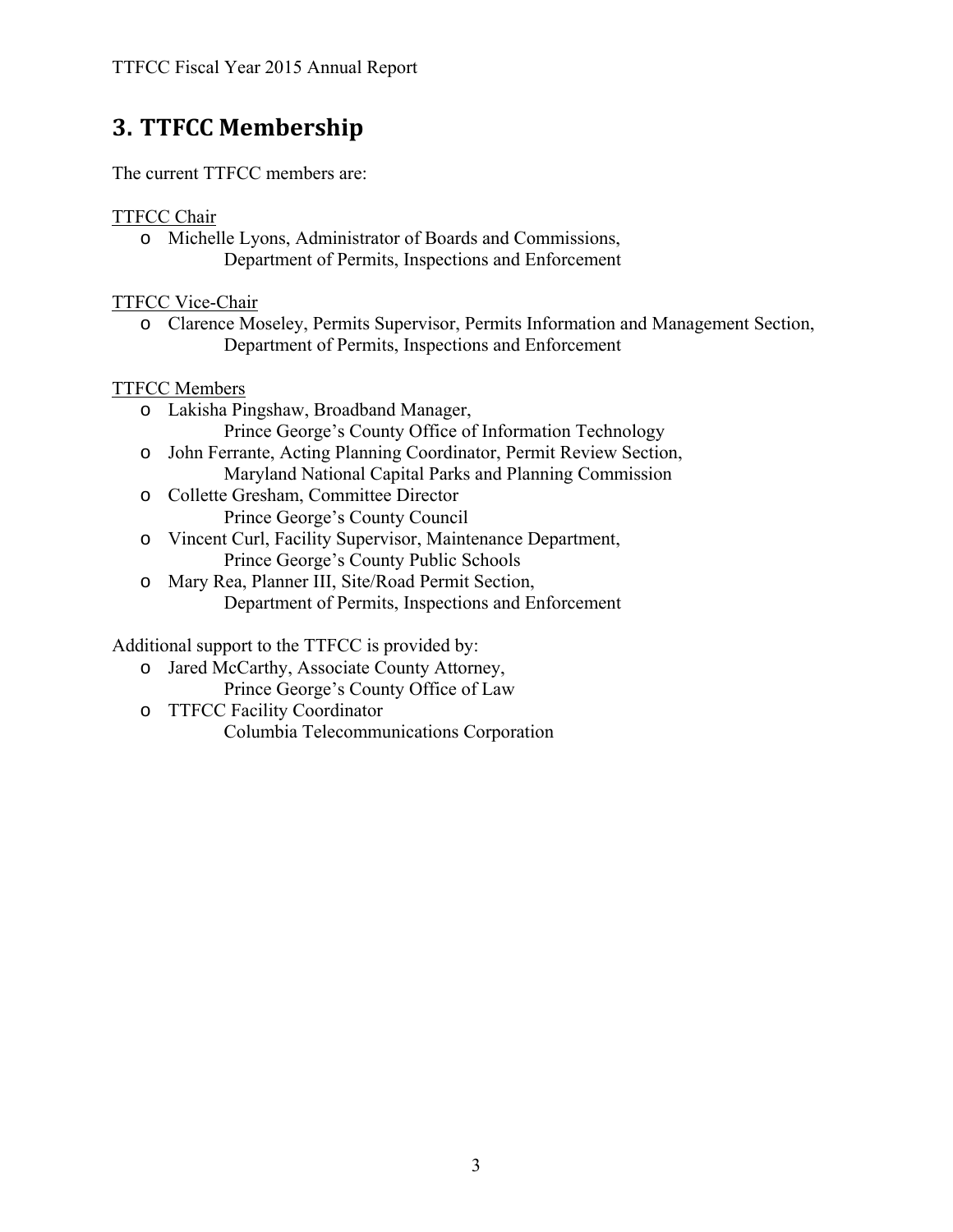# **4. Background**

#### *Applications Reviewed by TTFCC*

The TTFCC has been reviewing applications to place wireless facilities in the County since 2000, when the Committee was established by a revision to the County Code. The creation of the Committee anticipated an increase in the placement of wireless facilities in the County—a prediction that, as illustrated by the number of applications the TTFCC has processed, was accurate. Since the TTFCC's inception, it has processed 2,562 applications, resulting in the placement of antennas at 545 locations in the County.

The table below illustrates the number of applications processed over the past 10 years, through the end of FY 2015.



#### *Types of Support Structures*

Antennas are attached to monopoles constructed specifically for mounting antennas, as well as existing tall structures including buildings, water tanks, church steeples, athletic fields including FedEx Field and the Prince George's Stadium (Bowie Baysox), and most recently, low structures such as gas station canopies.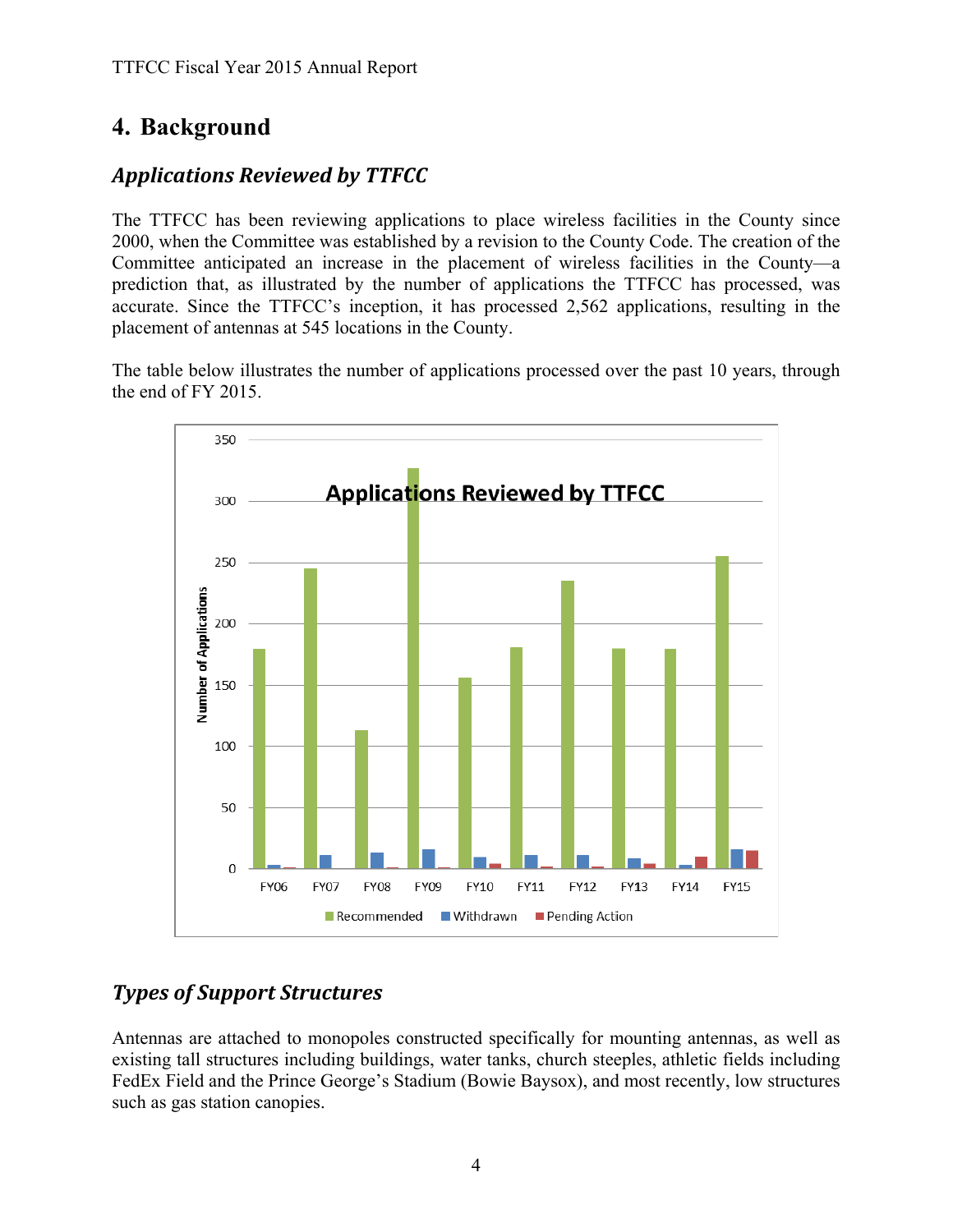#### TTFCC Fiscal Year 2015 Annual Report

The majority of antenna placements in the County have occurred on existing monopoles or towers already constructed to support cell antennas. A monopole is a large steel pole, 99 to 199 feet high, constructed specifically to support wireless antennas. The antennas are typically attached to large (15- to 20-foot-wide) triangular platforms vertically spaced approximately 10 feet apart on the monopole. Each platform may have three to 15 antennas attached (one to five on each side of the platform). In some cases the antennas are attached directly to the monopole. The photo on the left below shows two typical monopoles located on the University Baptist Church in College Park.

When a monopole reaches its capacity, structural modifications can be made to strengthen the monopole to support additional weight and wind loading. The monopole on the left in the photo below was modified to support additional antennas. Ultimately, however, another carrier wanted to place antennas at the same location—the University Baptist Church in College Park—and even with the structural modifications, the existing monopole reached capacity a second time. Thus, a second monopole, the one on the right in the photo, was constructed at this location.



Towers include existing structures often constructed for other purposes such as those used to support electric utility transmission lines or AM radio broadcasting antennas. Towers can support multiple types of antennas for various communications purposes.

The tower shown in the photo on the right above, which is located at Silver Hill Materials in Clinton, has omni-directional "whip" antennas for land-mobile radio communications, microwave antennas for "line-of-sight" communications links to other antenna sites, and triangular arrays of cell phone antennas.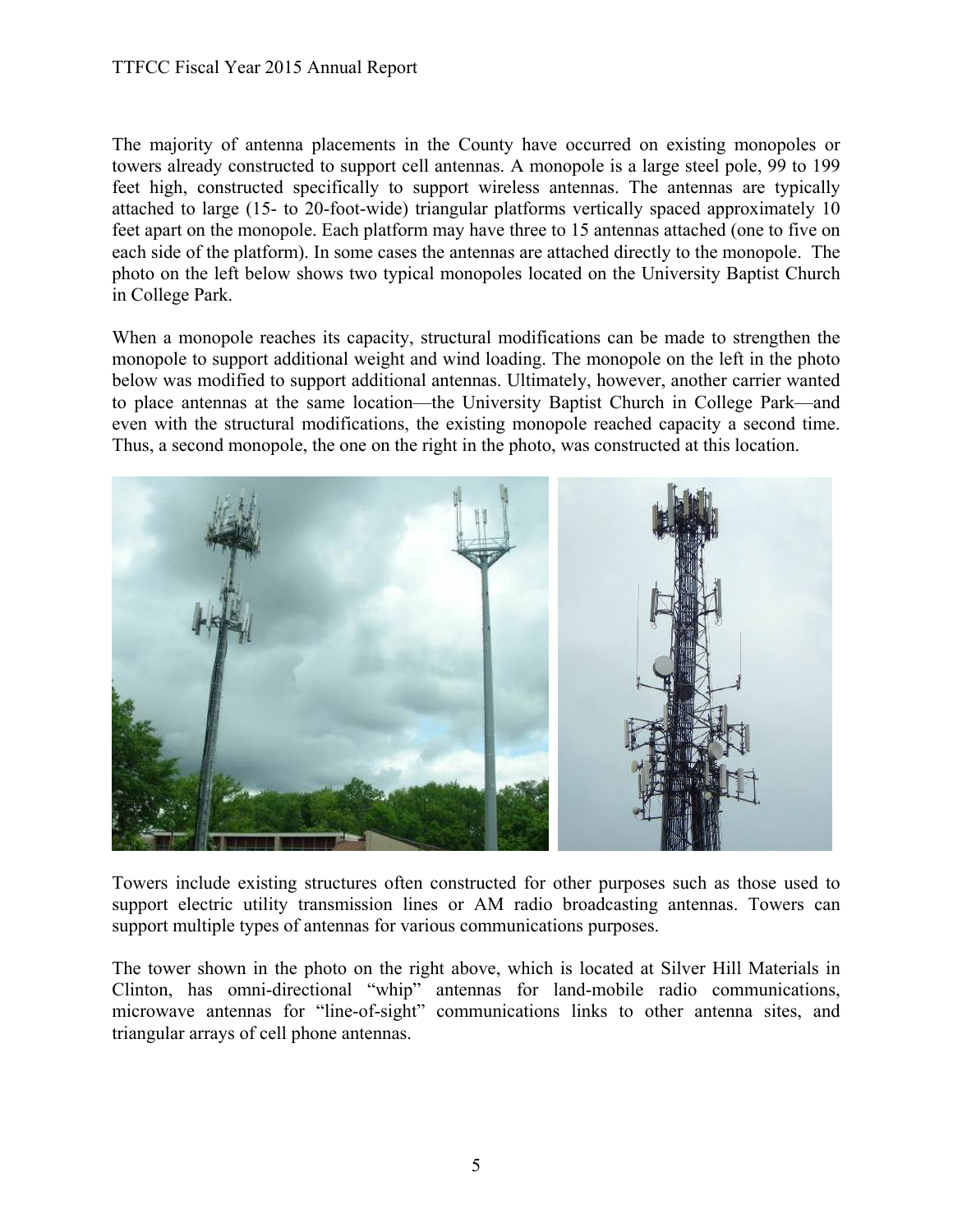In Prince George's County, there are presently 222 monopole sites, 154 tower locations, 149 buildings with antennas attached, and 13 water towers with antennas atop those structures. A majority of those structure support antennas from two or more carriers. The table below shows the number of applications filed in the County by structure type over the past 10 years.



#### *Applications Filed by County Zone*

Applicants have placed antennas in nearly all zones of the County, but primarily in residential zones where demand has been the greatest in recent years—especially in the most densely populated areas inside the Beltway. As can be seen in the table below, the percentage of applications in residential areas has steadily grown in recent years, reflecting the carriers' interest in improving coverage in those areas. Presently there are antennas located at 333 properties zoned residential, 99 in commercial zones, 66 in industrial, 32 in mixed-use, and eight in comprehensive design zones.

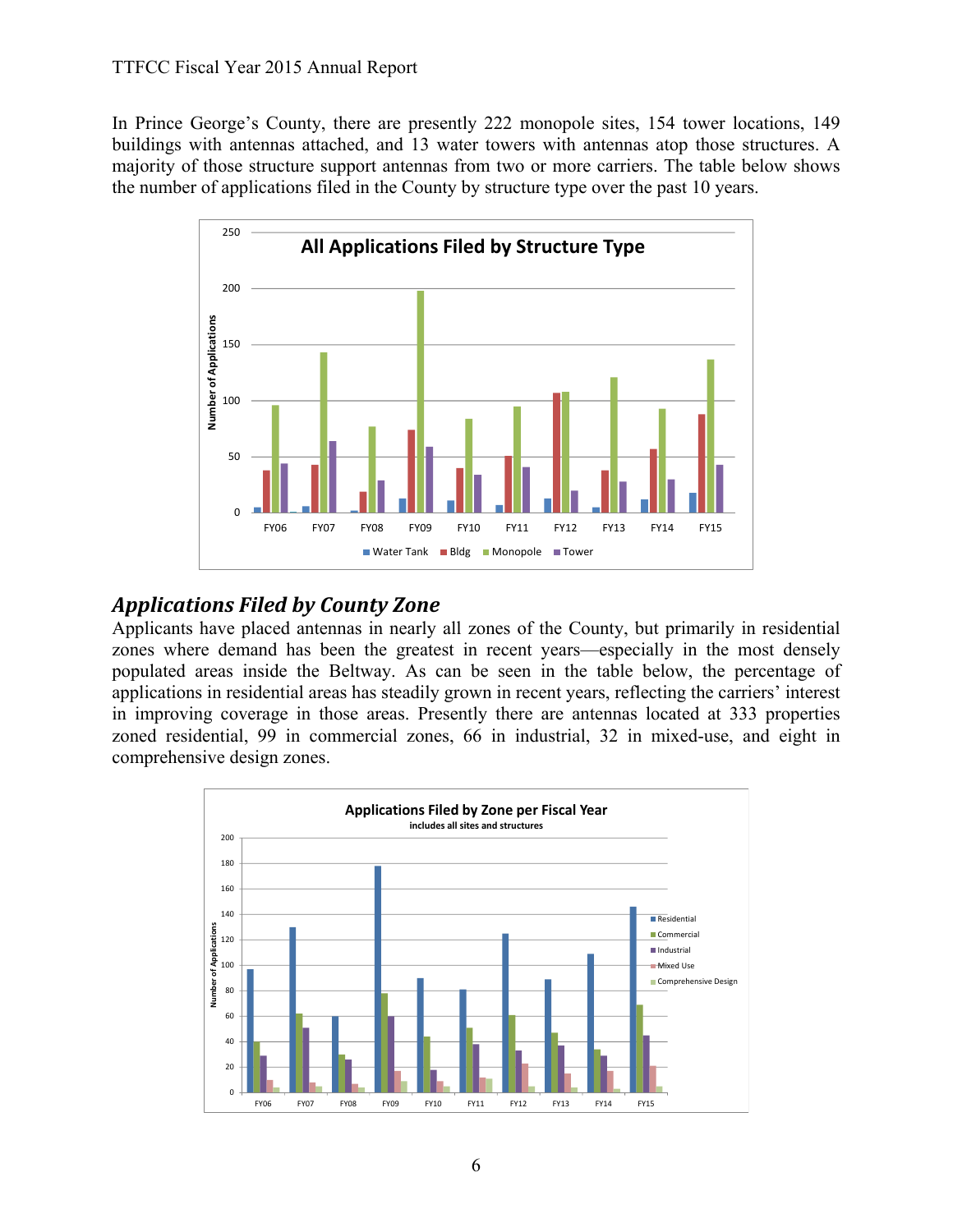# **5. FY 15 TTFCC Activities**

In FY 15, 286 applications were filed with the TTFCC. As the table below shows, the majority of applications in FY 15 (85 percent) and the past several years were for minor modifications to existing antenna sites. Additionally, we note that there were a far greater numbers of minor modification applications in FY 15 compared to FY  $14 - 238$  to 144 as the carriers accelerate their upgrades to existing sites—deploying new technology to support subscribers' demand for smartphone applications.



We expect this trend of modifying existing sites and adding small cell "in-fill" sites to continue as the carriers battle for market share. Based on the carriers' annual plans for new sites, however, we expect to see more co-location applications to in-fill among existing antenna sites with smaller cell coverage areas; this will add capacity to the carriers' service areas to meet the demand for services requiring higher data capacity.

Based on the carriers' annual plans filed with the TTFCC to identify proposed locatoins for new antenna sites, 222 areas in the County have been targeted for potential new antenna sites. Some of those new locations may require the construction of a new monopole to support the antennas. The TTFCC reviewed seven new monopole applications in FY 15, two fewer than in FY 14.

The maps below shows the potential locations for new antennas in the County. The map on the left shows the current plan based on last year's information about where new antennas might be placed within the next two years. The map on the right is the map to be presented to the County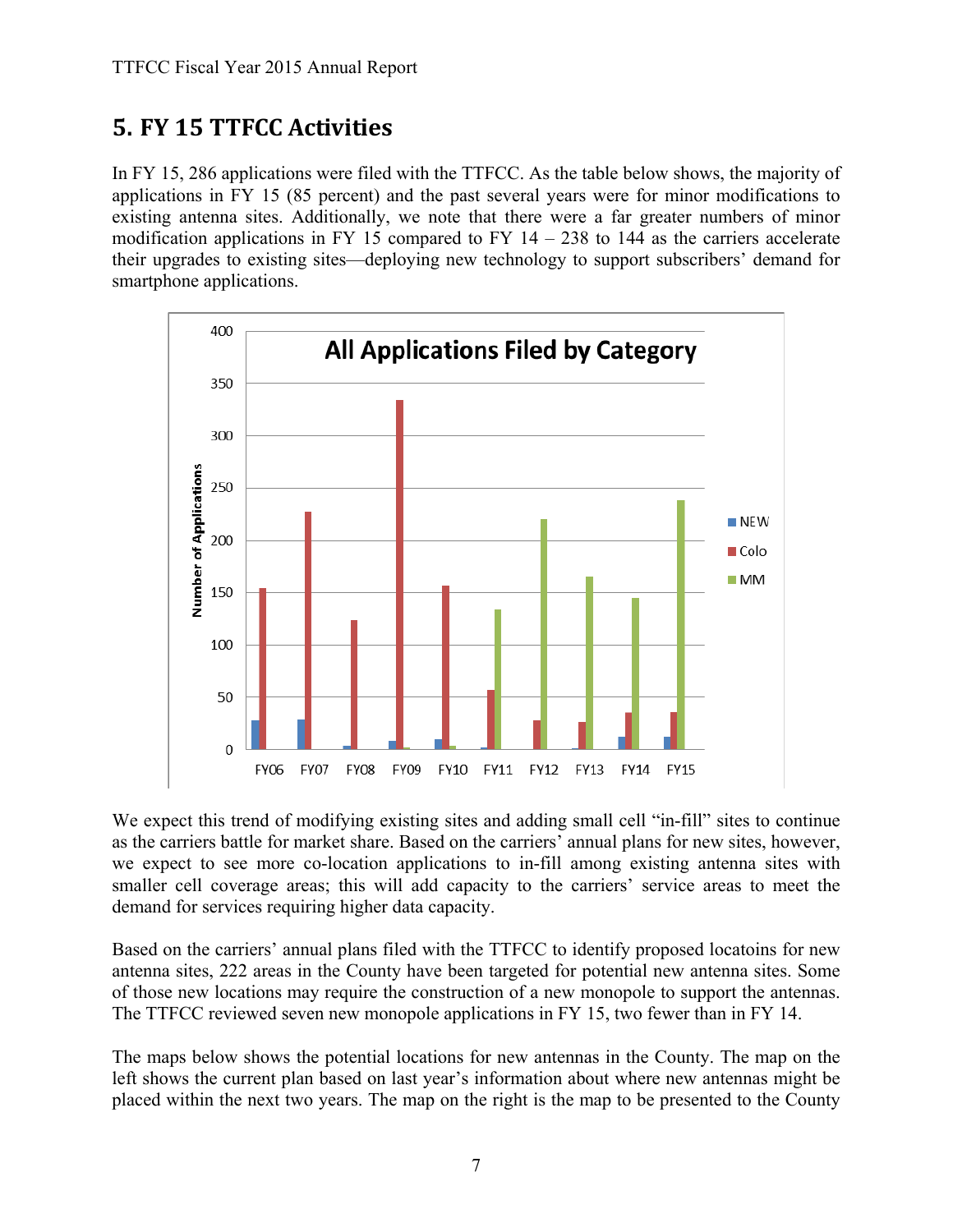Council by this October, as required, showing the updated information from the carriers. Clearly the upcoming plan shows many new sites in the County's urban areas within the Capital Beltway, adding capacity to neighborhoods where there is already more coverage than in the rural areas.



There have been several industry changes in the past few years that also lead us to believe that changes to antennas at existing sites will be the predominant type of application filed for FY 16.

First, in January, 2015, the FCC conducted an auction to award spectrum licenses in the "AWS-3" band. This band consists of a variety of spectrum blocks ranging from 1695 MHz to 2180 MHz. In the Washington, D.C. area, AWS-3 spectrum was acquired by Verizon and AT&T. As a result, both Verizon and AT&T filed applications in FY 15 to install antennas covering these new bands at numerous sites around the County. We expect similar applications to continue as these spectrum acquisitions will enable Verizon and AT&T to increase their system capacities.

In March, 2014, AT&T acquired Cricket, along with Cricket's spectrum holdings in the "AWS-1" band. Consequently, the TTFCC has reviewed some applications from AT&T to replace the Cricket antennas with AT&T antennas, which are capable of operating in Cricket's former spectrum bands (1710-1720/2110-2120 MHz).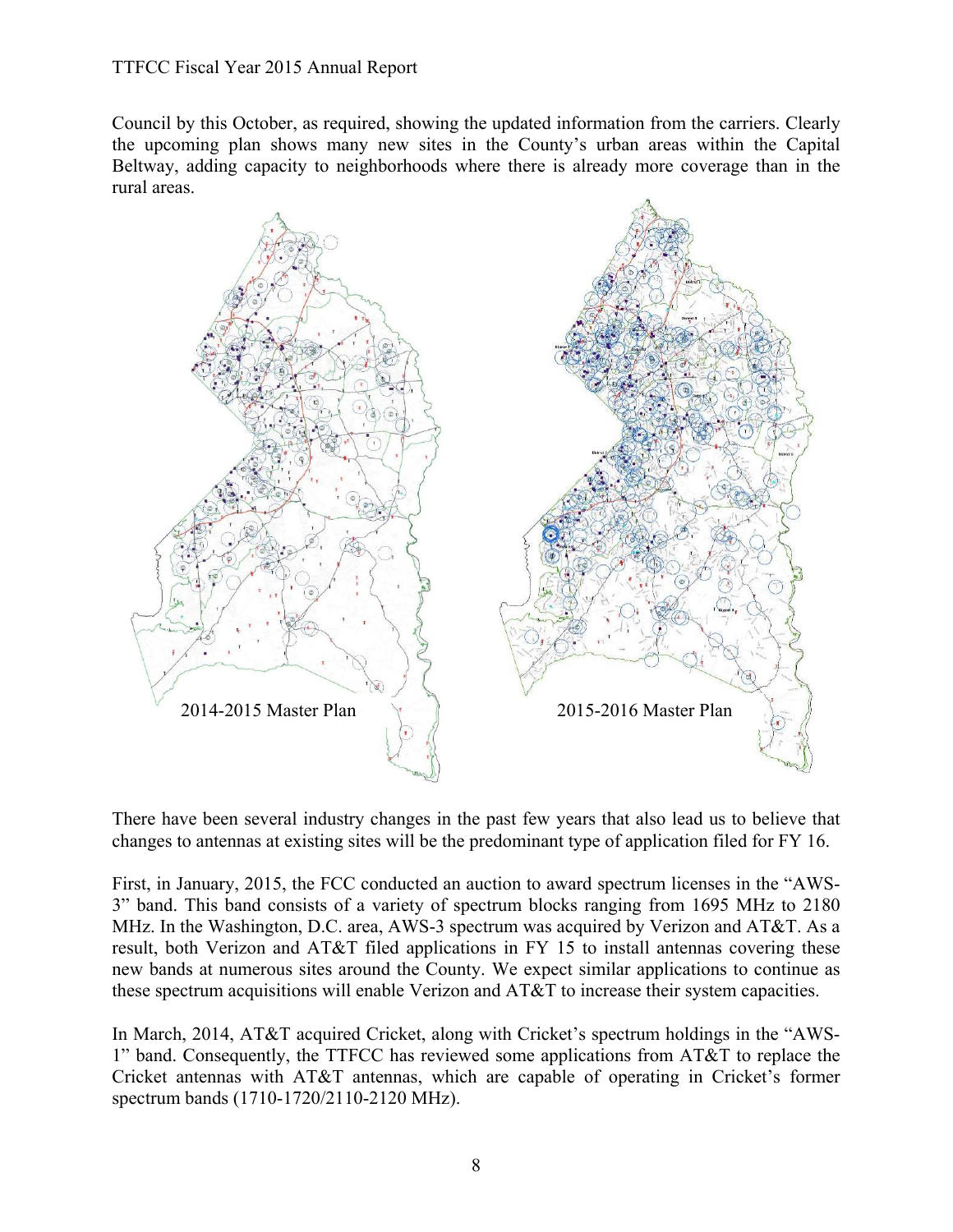Finally, as discussed in last year's report, Sprint obtained spectrum in the BRS/EBS band (2496- 2690 MHz) and T-Mobile acquired spectrum in the Lower 700 MHz band (698-704/728-734 MHz), and both carriers began installing antennas capable of operating in those bands. The installation of these antennas continued in FY 15, and is expected to continue on into FY 16, enabling Sprint and T-Mobile to continue to expand their network capacities and improve the wireless services they provide in the County. The table below shows the FCC's frequency licenses in the Washington, D.C. area as of the date of this report.

> **Lower 700 MHz Band**  698-704/728-734 MHz (A-Block) – **T-Mobile** 704-710/734-740 MHz (B-Block) – **AT&T** 710-716/740-746 MHz (C-Block) – **AT&T** 716-722 MHz (D-Block) – Not currently licensed 722-728 MHz (E-Block) – **Dish Network Upper 700 MHz Band**  746-757/776-787 MHz (C-Block) – **Verizon Cellular**  824-835/869-880 MHz and 845-846.5/890-891.5 MHz (A-Block) – **AT&T** 835-845/880-890 MHz and 846.5-849/891.5-894 MHz (B-Block) – **Verizon PCS Band**  1850-1865/1930-1945 MHz (A-Block) – **Sprint** 1865-1870/1945-1950 MHz (D-Block) – **AT&T**  1870-1885/1950-1965 MHz (B-Block) – **AT&T** 1885-1890/1965-1970 MHz (E-Block) – **T-Mobile** 1890-1895/1970-1975 MHz (F-block) – **T-Mobile** 1895-1910/1975-1990 MHz (C-Block) – **Verizon** 1910-1915/1990-1995 MHz (G-Block) – **Sprint** 1915-1920/1995-2000 MHz (H-block) – **Dish Network AWS-1 Band**  1710-1720/2110-2120 (A-Block) – **AT&T** 1720-1730/2120-2130 (B-block) – **Verizon** 1730-1735/2130-2135 (C-Block) – **Verizon** 1735-1740/2135-2140 (D-Block) – **T-Mobile** 1740-1745/2140-2145 (E-Block) – **T-Mobile** 1745-1755/2145-2155 (F-Block) – Not currently licensed **AWS-3 Band**  1695-1700 MHz (A1-Block) – Not currently licensed 1700-1710 MHz (B1-Block) – Not currently licensed 1755-1760/2155-2160 MHz (G-Block) – Not currently licensed 1760-1765/2160-2165 MHz (H-Block) – **AT&T** 1765-1770/2165-2170 MHz (I-Block) – **AT&T** 1770-1780/2170-2180 MHz (J-Block) – **Verizon WCS Band** 2305-2320/2345-2360 MHz – **AT&T BRS/EBS Band**  2496-2690 MHz – **Sprint** <sup>2</sup>

 $\overline{a}$ 

<sup>&</sup>lt;sup>2</sup> Sprint has access to the entire BRS/EBS band, either through direct licensing or spectrum leases.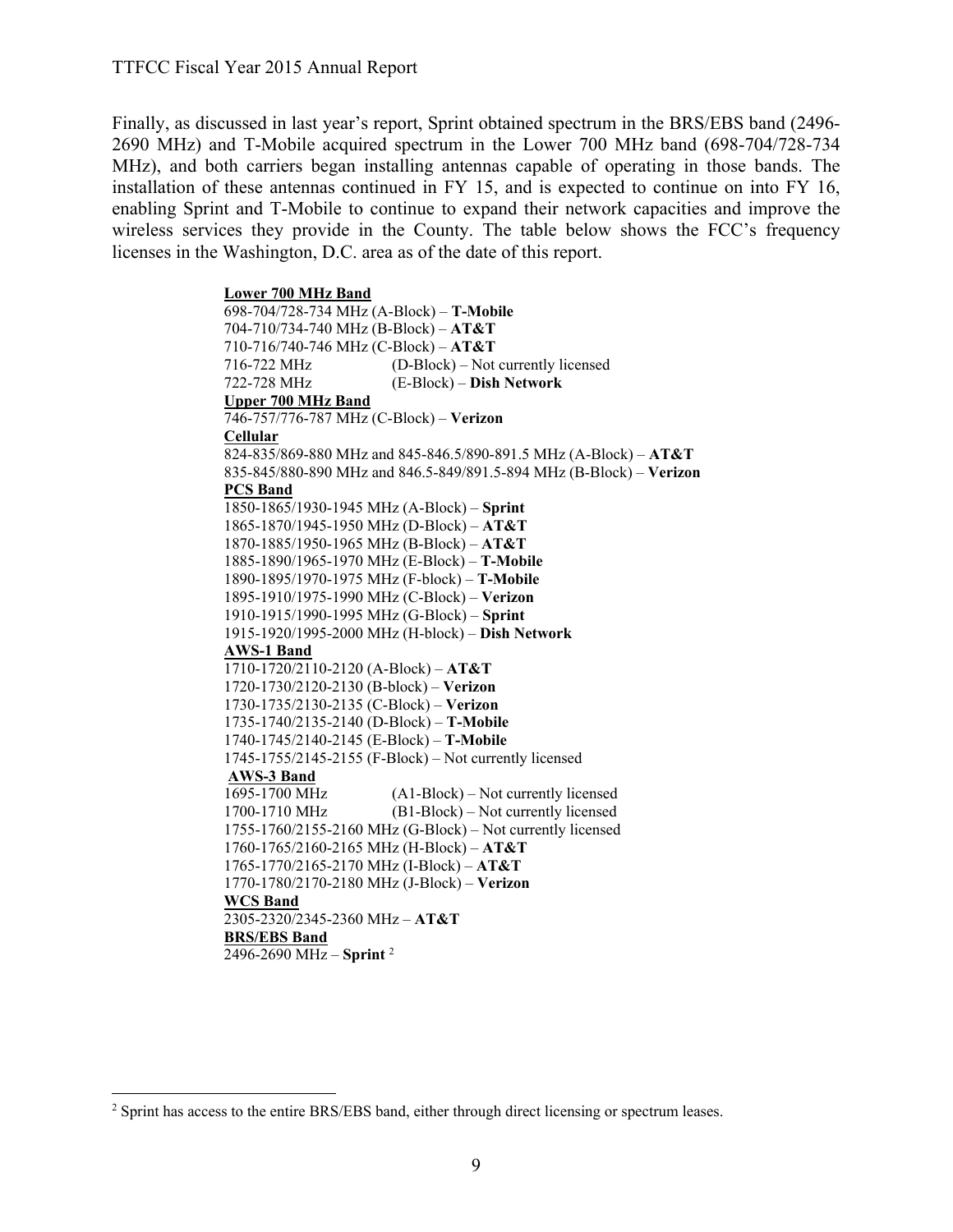$\overline{a}$ 

### **6. Administration of the Antenna Siting Review Process**

The TTFCC reviewed 292 applications in FY 15, including some not completed in FY 14. As of the end of FY 15 there were 14 applications pending completion which will be reviewed in FY 16. The pending applications include three to co-locate new antennas (i.e., to place antennas on an existing structure where other carriers already have antennas) or modify existing antenna arrays.

TTFCC application filing fees paid to the County in FY 15 were approximately \$227,500. County expenditures for administrative and engineering consulting services provided by the Facility Coordinator amounted to approximately \$200,267.

During FY 15 the Federal Communications Commission (FCC) issued rules governing the County's processing of applications to place or modify antennas at existing antenna sites. The rules were issued by the FCC's authority to administer federal law, which, in this case, includes a provision to preclude local authority from denying any application for co-location of antennas on structures that meet certain criteria.<sup>3</sup>

The FCC also expanded its prior rules governing the time it takes to process and application for such work, reducing the limits from 90 days to 60 days. The government of Montgomery County, Maryland has appealed the rules on the grounds that the rules are arbitrary and capricious. At the time of this report, we understand that a ruling by the courts may be expected in the fall of 2015. Regardless, the TTFCC has been processing complete and accurately filed applications within 22 days, on average, which is well within the new requirements.

The County process includes a provision for the Chair of the TTFCC to administratively approve applications filed for simple modifications to existing antennas or related equipment. This process permits the applicant to apply for a building permit without having to wait for the next TTFCC meeting at which the full Committee makes a recommendation on each application for. Overall, 243 applications were reviewed administratively in FY 15. This process was in place prior to the FCC's recent rule change, and the TTFCC's processing times were well within the rules.

<sup>&</sup>lt;sup>3</sup> In general the rules apply to applications for antennas at existing structures that already have antennas, as long as the changes to the site do not 1) involve expansion to the use of ground space for the facility, or 2) increase the size of the tower by more than the greater of 10 percent of its existing height or width, or 20 feet.